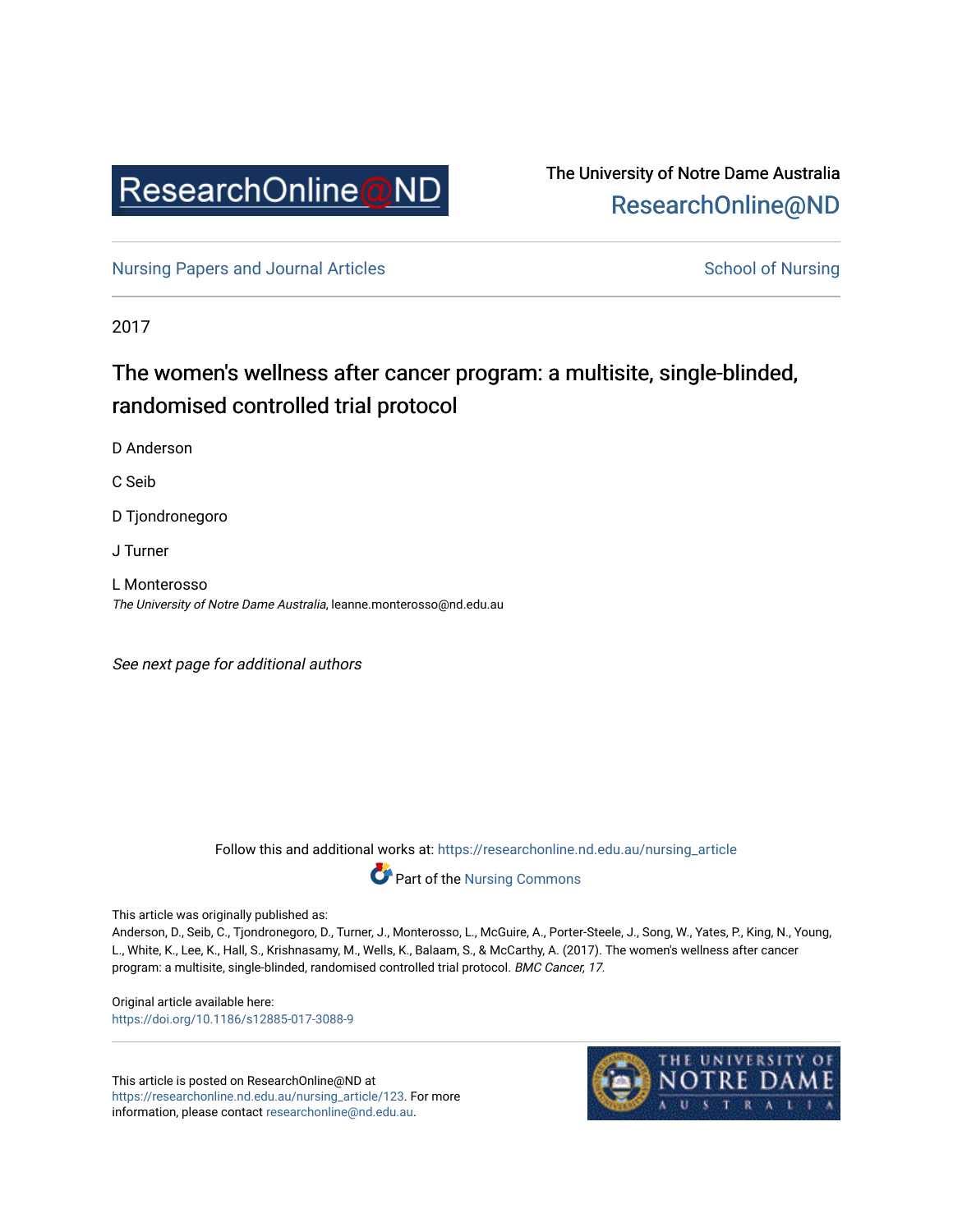### Authors

D Anderson, C Seib, D Tjondronegoro, J Turner, L Monterosso, A McGuire, J Porter-Steele, W Song, P Yates, N King, L Young, K White, K Lee, S Hall, M Krishnasamy, K Wells, S Balaam, and A McCarthy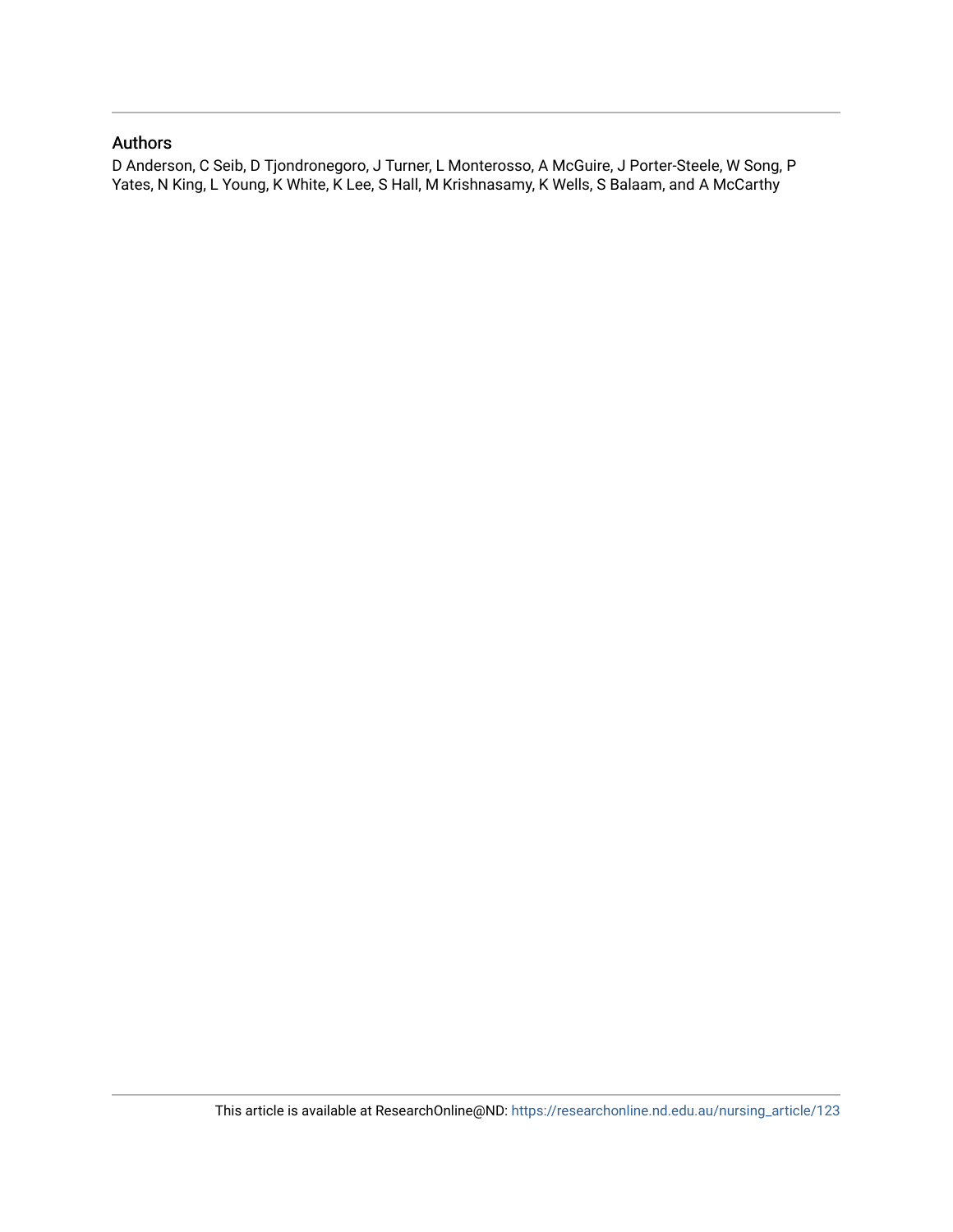This is an Open Access article distributed in accordance with the Creative Commons Attribution 4.0 International license (CC BY 4.0), which permits unrestricted use, distribution, and reproduction in any medium, provided the original author and source are credited. See[: https://creativecommons.org/licenses/by/4.0/](https://creativecommons.org/licenses/by/4.0/) 

This article originally published in *BMC Cancer* available at:<https://bmccancer.biomedcentral.com/articles/10.1186/s12885-017-3088-9>

Anderson, D., Seib, C., Tjondronegoro, D., Turner, J., Monterosso, L., McGuire, A., Porter-Steele, J., Song, W., Yates, P., King, N., Young, L., White, K., Lee, K., Hall, S., Krishnasamy, M., Wells, K., Balaam, S., and McCarthy, A. (2017) The women's wellness after cancer program: a multisite, single-blinded, randomized controlled trial protocol. *BMC Cancer, 17*. DOI: [10.1186/s12885-017-3088-9](https://doi.org/10.1186/s12885-017-3088-9)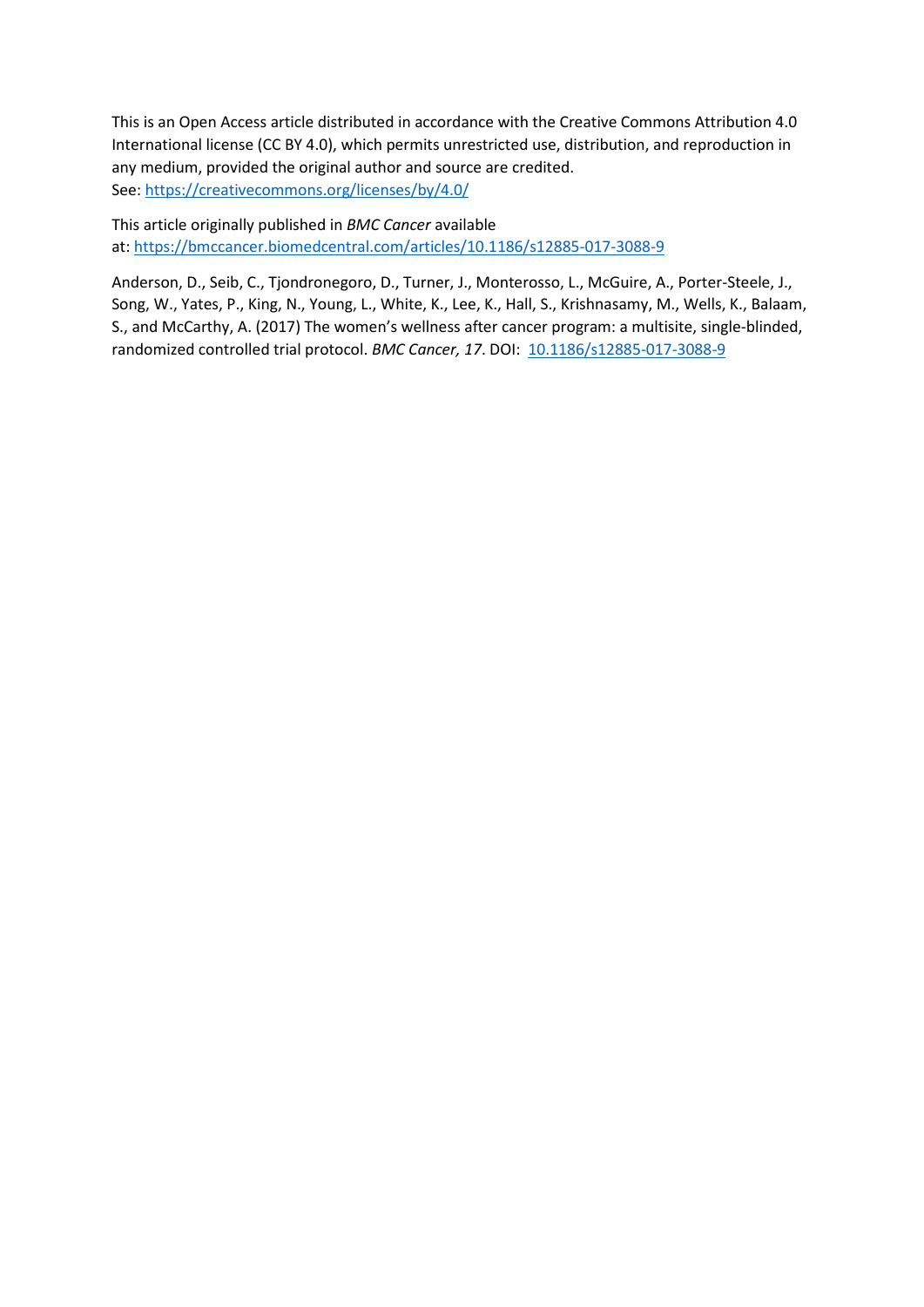## **STUDY PROTOCOL CONSUMING THE RESERVE ACCESS**



# The Women's wellness after cancer program: a multisite, single-blinded, randomised controlled trial protocol

Debra Anderson<sup>1\*</sup>, Charrlotte Seib<sup>1,2</sup>, Dian Tjondronegoro<sup>2</sup>, Jane Turner<sup>3,4</sup>, Leanne Monterosso<sup>5,6</sup>, Amanda McGuire<sup>2</sup>, Janine Porter-Steele<sup>1,2,7</sup>, Wei Song<sup>8</sup>, Patsy Yates<sup>2</sup>, Neil King<sup>2</sup>, Leonie Young<sup>7</sup>, Kate White<sup>9,10</sup>, Kathryn Lee<sup>11</sup>, Sonj Hall<sup>12</sup>, Mei Krishnasamy<sup>13</sup>, Kathy Wells<sup>14</sup>, Sarah Balaam<sup>2</sup> and Alexandra L. McCarthy<sup>15,2</sup>

#### Abstract

**Background:** Despite advances in cancer diagnosis and treatment have significantly improved survival rates, patients post-treatment-related health needs are often not adequately addressed by current health services. The aim of the Women's Wellness after Cancer Program (WWACP), which is a digitised multimodal lifestyle intervention, is to enhance health-related quality of life in women previously treated for blood, breast and gynaecological cancers.

Methods: A single-blinded, multi-centre randomized controlled trial recruited a total of 330 women within 24 months of completion of chemotherapy (primary or adjuvant) and/or radiotherapy. Women were randomly assigned to either usual care or intervention using computer-generated permuted-block randomisation. The intervention comprises an evidence-based interactive iBook and journal, web interface, and virtual health consultations by an experienced cancer nurse trained in the delivery of the WWACP. The 12 week intervention focuses on evidence-based health education and health promotion after a cancer diagnosis. Components are drawn from the American Cancer Research Institute and the World Cancer Research Fund Guidelines (2010), incorporating promotion of physical activity, good diet, smoking cessation, reduction of alcohol intake, plus strategies for sleep and stress management. The program is based on Bandura's social cognitive theoretical framework. The primary outcome is health-related quality of life, as measured by the Functional Assessment of Cancer Therapy-General (FACT-G). Secondary outcomes are menopausal symptoms as assessed by Greene Climacteric Scale; physical activity elicited with the Physical Activity Questionnaire Short Form (IPAQ-SF); sleep measured by the Pittsburgh Sleep Quality Index; habitual dietary intake monitored with the Food Frequency Questionnaire (FFQ); alcohol intake and tobacco use measured by the Australian Health Survey and anthropometric measures including height, weight and waist-to-hip ratio. All participants were assessed with these measures at baseline (at the start of the intervention), 12 weeks (at completion of the intervention), and 24 months (to determine the level of sustained behaviour change). Further, a simultaneous cost-effectiveness evaluation will consider if the WWACP provides value for money and will be reported separately.

Discussion: Women treated for blood, breast and gynaecological cancers demonstrate increasingly good survival rates. However, they experience residual health problems that are potentially modifiable through behavioural lifestyle interventions such as the WWACP.

Trial registration: The protocol for this study was registered with the Australian and New Zealand Clinical Trials Registry, Trial ID: [ACTRN12614000800628](http://www.anzctr.org.au/), July 28, 2014.

Keywords: Cancer, Women, health-related quality of life, Menopausal symptoms, Modifiable lifestyle factors

\* Correspondence: [debra.anderson@griffith.edu.au](mailto:debra.anderson@griffith.edu.au) <sup>1</sup>

<sup>1</sup>Menzies Health Institute Queensland, Griffith University, Menzies Health Institute Queensland, Parklands Drive, Southport, Queensland 4215, Australia

Full list of author information is available at the end of the article



© The Author(s). 2017 **Open Access** This article is distributed under the terms of the Creative Commons Attribution 4.0 International License [\(http://creativecommons.org/licenses/by/4.0/](http://creativecommons.org/licenses/by/4.0/)), which permits unrestricted use, distribution, and reproduction in any medium, provided you give appropriate credit to the original author(s) and the source, provide a link to the Creative Commons license, and indicate if changes were made. The Creative Commons Public Domain Dedication waiver [\(http://creativecommons.org/publicdomain/zero/1.0/](http://creativecommons.org/publicdomain/zero/1.0/)) applies to the data made available in this article, unless otherwise stated.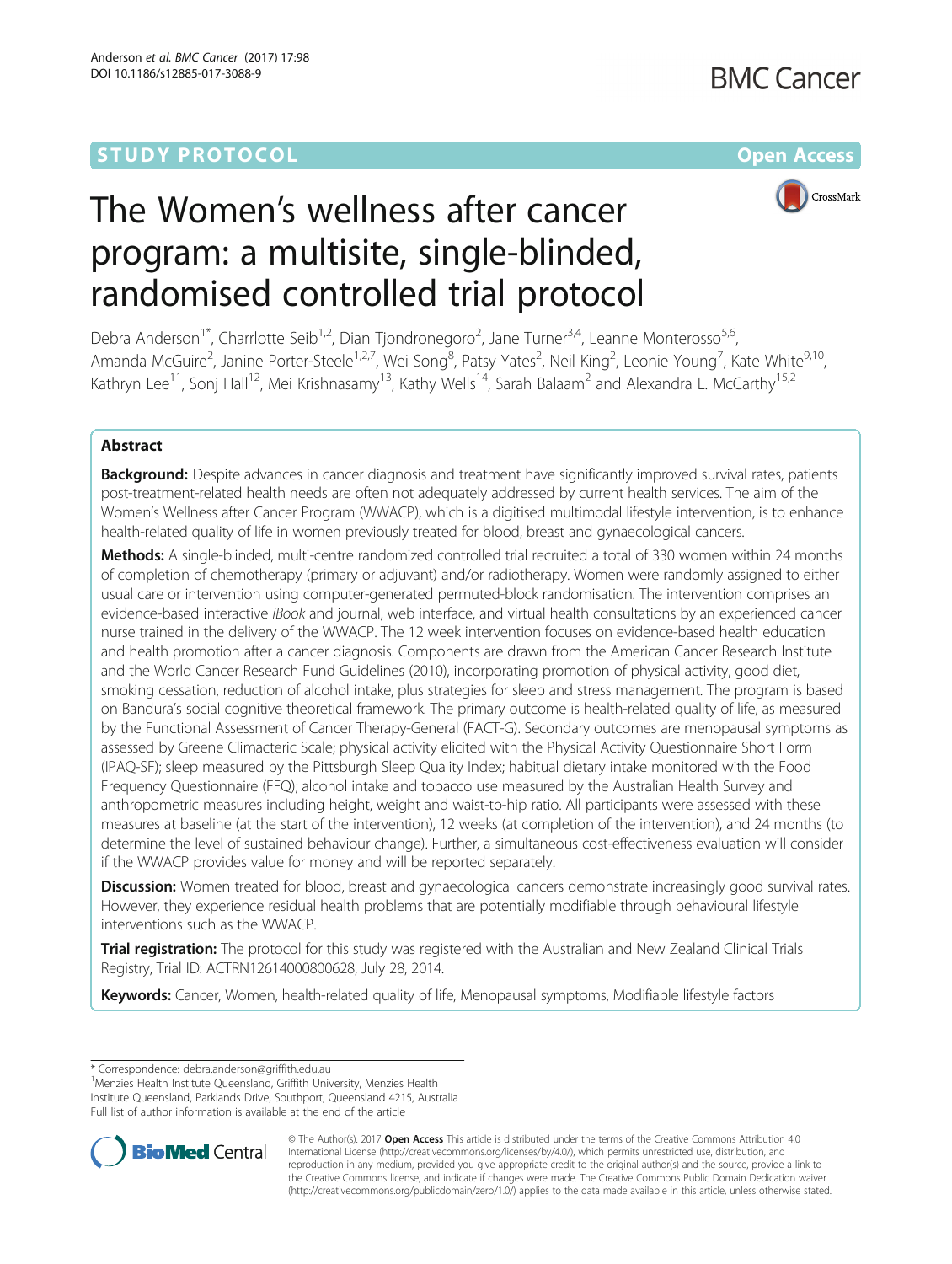#### Background

While the overall incidence of female cancers is increasing, advances in diagnosis and treatment have significantly improved survival rates. In some cases, this has transformed cancer from an often fatal condition to a chronic and often curable disease (for example, early breast malignancies) [\[1](#page-9-0)]. Although survival rates are improving, survival can involve a number of treatmentrelated health problems including ovarian failure [\[2](#page-9-0)], weight gain [[3\]](#page-9-0), cognitive alterations [\[4](#page-9-0)], and fatigue [\[5](#page-9-0)]. For women after cancer, these physical and psychological sequelae can be severe and frequently adversely affect their quality of life [[2\]](#page-9-0).

Recent studies indicate that many survivorship-related health problems can be modified through lifestyle practices such as good diet, greater physical activity, and participation in screening programs, though cancer survivors do not necessarily adopt these behaviours [\[6](#page-9-0), [7\]](#page-9-0). According to two large American studies, few people treated for cancer met recommendations for smoking cessation, alcohol minimisation, physical activity, or fruit and vegetable intake [[6, 8](#page-9-0)]. Conversely, our pilot work indicates that many cancer survivors are highly motivated to protect their health and are more likely to take up beneficial lifestyle and risk reduction strategies if they are targeted towards the end of or soon after completion of treatment [[9, 10\]](#page-10-0).

Australian health services and cancer support organisations do not often provide structured health promotion programs to support cancer survivors to minimise lifestyle-related health risks once they have ceased active treatment, despite the public and personal health benefits that these would provide. While a range of survivorship programs in recent years have recognised the chronic nature of cancer, most are narrowly targeted on specific symptoms and not based on sound chronic disease self-management principles and the management of risk through lifestyle [[11\]](#page-10-0). The need for support is particularly acute among rural and outer metropolitan survivors, who have restricted access to face-to-face services due to cost, time, geographical, and other barriers. Novel approaches to promote beneficial lifestyle practices in women after cancer, such as the WWACP, have the potential to improve quality of life and reduce chronic disease risk.

The aim of this randomised controlled trial (RCT) is to determine the efficacy and cost effectiveness of a multimodal, digitised lifestyle intervention — The Women's Wellness after Cancer Program or WWACP. The WWACP aims to enhance health-related quality of life in women previously treated for breast, gynaecological, or blood cancers. The hypotheses are that, compared to usual care, women undertaking the WWACP intervention will:

- 1. Demonstrate higher scores of HRQoL irrespective of their place of residence.
- 2. Be more likely to have a body mass index (BMI) within recommended healthy weight range (e.g. BMI 20–25, waist circumference < 80 cm)
- 3. Show greater long term adherence to diet, exercise, sleep, alcohol, and smoking recommendations.
- 4. Evaluate if the WWACP provides better value for money than the current usual care approaches (reported elsewhere).

#### Methods

This multi-centre, single-blinded, randomized controlled 12-week trial involved five hospitals (public and private) and consumer groups serving women from metropolitan and non-metropolitan areas throughout Australia. The study was funded by a National Health and Medical Research Council (NHMRC) Partnership Grant (APP1056856). It received ethical approval from the relevant Institutional Review Boards of participating sites before commencing the trial. Details of the trial are further illustrated in Fig. [1](#page-5-0).

#### Sampling and recruitment

The study population included women aged 18 and treated for breast, blood or gynaecological cancer within the previous 24 months. These cancers were chosen as they comprise approximately 46% of all female cancers in Australia in 2007 [[1](#page-9-0)] and their treatment is associated with numerous ongoing health complaints. These problems include menopausal symptoms, osteopenia and osteoporosis, obesity, diabetes, cognitive alterations, peripheral neuropathy and cardiac health consequences. Good evidence indicates that many of these comorbidities can be prevented or mitigated by consistent engagement in health promoting activities and weight reduction [\[10, 12](#page-10-0)– [15](#page-10-0)], which are the foci of this intervention.

Participants were recruited by clinicians from five hospital sites: Princess Alexandra Hospital, Royal Brisbane and Women's Hospital, St John of God Murdoch Hospital, Peter MacCallum Cancer Institute, and the Choices Cancer Support Program; and through newsletters, emails and websites of three consumer groups (the National Breast Cancer Foundations' Register4, CanSpeak Queensland, and the Breast Cancer Network of Australia).

Inclusion criteria included completion of chemotherapy (primary or adjuvant) and/or radiotherapy within the previous 24 months for breast, blood, or gynaecological cancer; English proficiency; and access to an Apple computer and or iPad (due to interactive book's comparability). Participants were excluded if they had metastatic or advanced cancer, inoperable or active loco-regional disease, were on maintenance chemotherapy for blood cancers.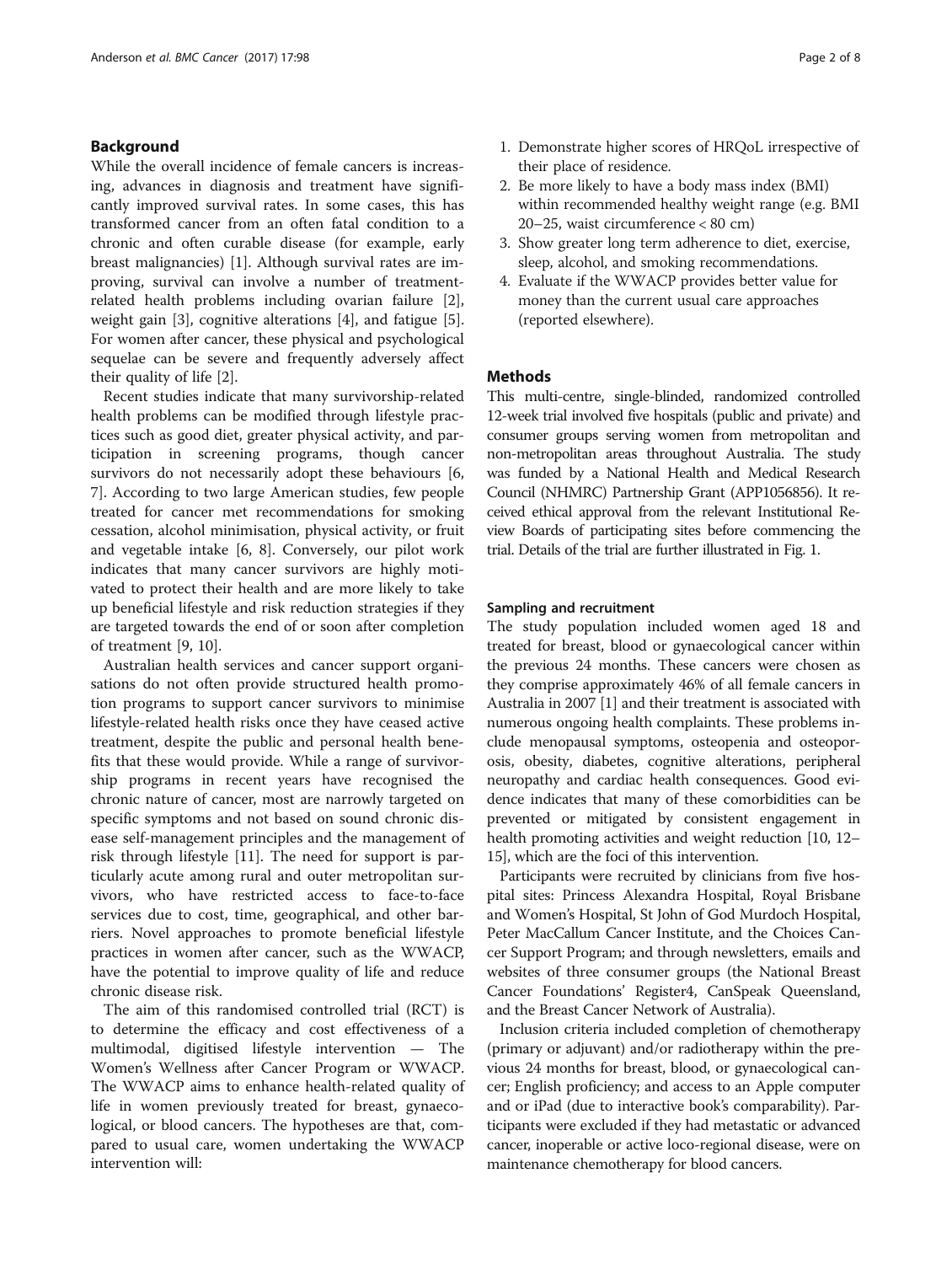<span id="page-5-0"></span>

#### Randomisation

The RCT comprises two treatments (intervention vs usual care) and three time points for data collection; baseline (t0),  $12$  weeks (t1) and  $24$  weeks (t2). The procedure for random allocation occurred after baseline data collection and was performed by a member of the research team independent of recruitment or data collection. Permuted-block randomisation was used, with the seed for the random number generator determined by entering the number of treatments, and the numbers of patients per specific block (i.e., with two treatment groups and block sizes ranging from 2–8). The exact sequence was generated using algorithms [[16](#page-10-0), [17\]](#page-10-0) available at [http://www.randomization.com.](http://www.randomization.com/)

#### Intervention

This multi-modal intervention was designed for delivery via an e-health enabled platform. It comprises virtuallydelivered health professional consultations, an interactive web interface (including podcasts), an interactive electronic book (iBook) which provides detailed intervention instructions and supports participants to log relevant health and lifestyle information into a journal.

The intervention targets health education and health promotion incorporating Australian and international recommendations for physical activity, diet, smoking cessation and minimising alcohol intake; as well as strategies to manage sleep and stress, menopausal symptoms, and sexual problems over a 12 week period (see Tables [1](#page-6-0) and [2](#page-6-0) for further detail). The timing and application of these strategies were tailored to meet patient's individual goals and functional capacities.

The *iBook* is structured around four chronological steps: changing lifestyle; establishing healthy habits; maintaining health for illness prevention; and becoming independent. More specifically, Step 1 provides essential information about a number of topics that form the basis of the 12-week program. Participants receive practical advice about how to incorporate this information into their lifestyle. Step 2 encourages participants to apply their new lifestyle habits to the areas of healthy weight, strong bones and hormonal change. Step 3 presents information about maintaining health for illness prevention. Step 3 emphasises a healthy heart, diabetes prevention, and cancer screening so that participants can manage their treatment-related risks for chronic disease in a proactive way. Finally, Step 4 focusses on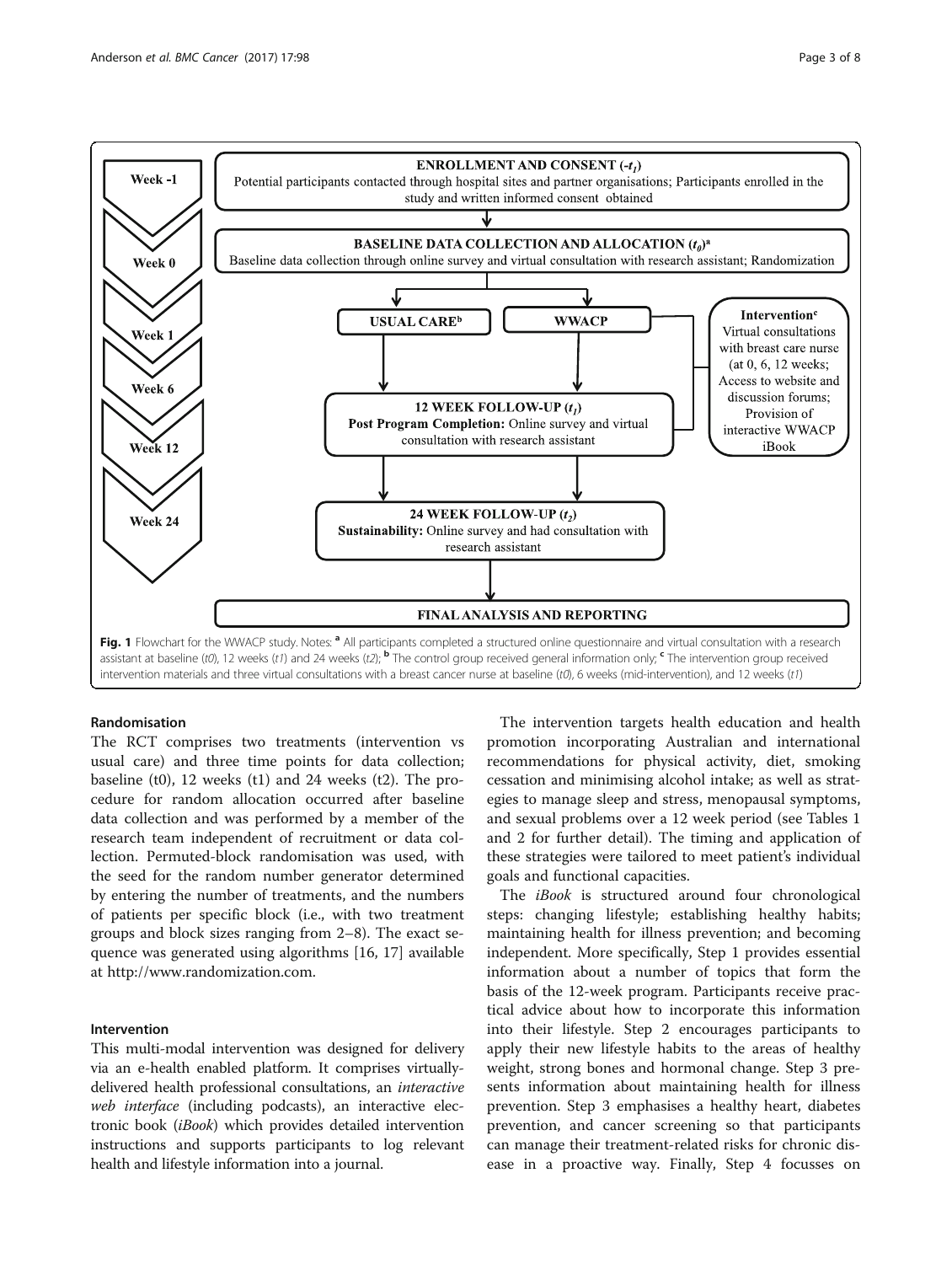<span id="page-6-0"></span>

| Table 1 WWACP Intervention Content and Delivery Strategies |  |  |  |
|------------------------------------------------------------|--|--|--|
|------------------------------------------------------------|--|--|--|

| Week                                 | Delivery Strategies                                                                                                                                                                                                                                                                               | Content                                                                                                                                                                                                        | behaviours [40]                                                                                                                                                   |  |
|--------------------------------------|---------------------------------------------------------------------------------------------------------------------------------------------------------------------------------------------------------------------------------------------------------------------------------------------------|----------------------------------------------------------------------------------------------------------------------------------------------------------------------------------------------------------------|-------------------------------------------------------------------------------------------------------------------------------------------------------------------|--|
| $\mathbf{1}$<br>Virtual consultation | Physical activity, and healthy                                                                                                                                                                                                                                                                    | Targeted Behaviours                                                                                                                                                                                            |                                                                                                                                                                   |  |
|                                      | delivered by specialist<br>eating messages; goal setting;<br>education; motivational<br>cancer nurse<br>interviewing; development of<br>tailored health education and<br>individualised plan and goals.<br>Observational weight, and<br>self-measured height, waist/hip<br>circumference measures |                                                                                                                                                                                                                | Body Fatness: Be as lean a<br>possible within the norma<br>weight range, avoid weigh<br>gain and increases in wais<br>circumference<br>Physical Activity: Be mode |  |
| 2                                    | Phone coaching, Journal,<br>Book, health education<br>material/website                                                                                                                                                                                                                            | Review plan and goals; develop<br>a personal action plan; identify<br>barriers; self-monitoring                                                                                                                | physically active, equivaler<br>brisk walking, for at least 3<br>per day; As fitness improve<br>aim for 60 min or more of                                         |  |
| 3                                    | Phone coaching, Journal,<br>Book, and website                                                                                                                                                                                                                                                     | Relapse prevention; coaching,<br>feedback, motivational<br>interviewing and self-monitoring.                                                                                                                   | moderate, or for 30 min o<br>of vigorous, physical activi<br>every day                                                                                            |  |
| 4,12                                 | Journal/website/SMS/e-mail                                                                                                                                                                                                                                                                        | Mobile phone text message<br>every week based on program<br>messages; news update every<br>four weeks; motivational<br>messages sent as women<br>reach set goals.                                              | Diet: Eat mostly foods of p<br>origin; limit consumption<br>energy-dense foods; avoid<br>sugary drinks, limit intake<br>red meat and avoid<br>processed meat      |  |
| 6,12                                 | Virtual RN consultation                                                                                                                                                                                                                                                                           | Review of plan and goals;<br>coaching; relapse prevention;<br>motivational interviewing;<br>biophysical measurements.<br>Observational weight and<br>self-measured height, waist/hip<br>circumference measures | Alcohol: If alcoholic drinks<br>are consumed limit                                                                                                                |  |
|                                      | 1,12, 24 Data collection by RA                                                                                                                                                                                                                                                                    | Observational, weight, waist/hip<br>circumference measures and<br>on-line questionnaire                                                                                                                        | consumption to no more<br>than one drink per day                                                                                                                  |  |

developing independence and sustaining healthy lifestyle changes after the 12-week program.

The interactive website provided healthy living support and home monitoring of measurable health indicators, which are downloaded to the study team. The website incorporates access to the downloadable *iBook*; educational podcasts and factsheets; a weekly exercise planner and schedule; and a community message board.

Virtual consultations were provided by experienced cancer nurses trained in the delivery of the WWACP, via skype or FaceTime at weeks 0, 6, and 12 (see Table 3 for further detail). These consultations included discussion and health education about physical activity, healthy eating, stress, sleep menopause and sexuality after cancer and strategies to promote intervention adherence. The women had v physical and psychological capabilities, the nurses therefore worked with them to set realistic goals within the woman's capacity.

#### Standard care

Participants allocated to the standard care group received general information from their usual health professionals during clinic visits about the management of all symptoms, including general advice about exercise, diet, tobacco and alcohol abstinence, plus information

| $10011 - 101$                                                                                                                                                                                           |                                                                                                                                                                                                                                                 |
|---------------------------------------------------------------------------------------------------------------------------------------------------------------------------------------------------------|-------------------------------------------------------------------------------------------------------------------------------------------------------------------------------------------------------------------------------------------------|
| ed Behaviours                                                                                                                                                                                           | Rationale/Evidence                                                                                                                                                                                                                              |
| atness: Be as lean as<br>e within the normal<br>range, avoid weight<br>nd increases in waist<br>ference                                                                                                 | Maintenance of a healthy weight<br>may be one of the most important<br>ways to protect against cancer<br>recurrence and other common<br>chronic diseases, including<br>hypertension, stroke, type 2 diabetes<br>and coronary heart disease [40] |
| Il Activity: Be moderately<br>ally active, equivalent to<br>alking, for at least 30 min<br>y; As fitness improves,<br>60 min or more of<br>ate, or for 30 min or more<br>rous, physical activity<br>łay | Physical activity of longer duration<br>or greater intensity is more<br>beneficial; All forms of physical<br>activity protect against some<br>cancers, as well as against weight<br>gain, overweight, and obesity [40]                          |
| at mostly foods of plant<br>limit consumption of<br>-dense foods; avoid<br>drinks, limit intake of<br>at and avoid<br>sed meat                                                                          | An integrative approach to the<br>evidence shows that most diets<br>that are protective against cancer<br>are mainly made up from foods of<br>plant origin; Consumption of<br>energy-dense foods and sugary                                     |

#### Table 2 The Women's Wellness after Cancer Program targeted behaviours [\[40\]](#page-10-0)

alcoholic drinks are likely to reduce the risk of coronary heart disease [\[40\]](#page-10-0)

amounts.

drinks contributes to obesity; An integrated approach to the evidence also shows that many foods of animal origin are nourishing and healthy if consumed in modest

The evidence on cancer justifies a recommendation not to drink alcoholic drinks. Other evidence shows that modest amounts of

| Week      | Delivery strategies                                                                                                                        | Content                                                                                                                                                                                                                                                                                                                                                                                                                           |
|-----------|--------------------------------------------------------------------------------------------------------------------------------------------|-----------------------------------------------------------------------------------------------------------------------------------------------------------------------------------------------------------------------------------------------------------------------------------------------------------------------------------------------------------------------------------------------------------------------------------|
| 1         | Virtual consultation delivered<br>by specialist cancer nurse:<br>Phone coaching, iBook,<br>health education material,<br>website and email | Introduction to website and<br>IBook. Physical activity, and<br>healthy eating messages;<br>goal setting; education;<br>motivational interviewing;<br>development of tailored health<br>education and individualized<br>plan and goals. Discuss healthy<br>weight measures and associated<br>risk factors i.e. BMI, waist/hip<br>ratio. Discuss menopause,<br>stress, sleep and other concerns.<br>Discuss appropriate screening. |
| 3 (email) |                                                                                                                                            | Email to check progress                                                                                                                                                                                                                                                                                                                                                                                                           |
| 6         |                                                                                                                                            | Review plan and goals;<br>Discuss personal action plan;<br>identify barriers, self-monitoring                                                                                                                                                                                                                                                                                                                                     |
| 12        |                                                                                                                                            | Reviews of plan and goals;<br>coaching; relapse prevention;<br>motivational interviewing;<br>biophysical measurements;<br>review observational weight<br>and self-measured height,<br>waist/hip circumference<br>measures.                                                                                                                                                                                                        |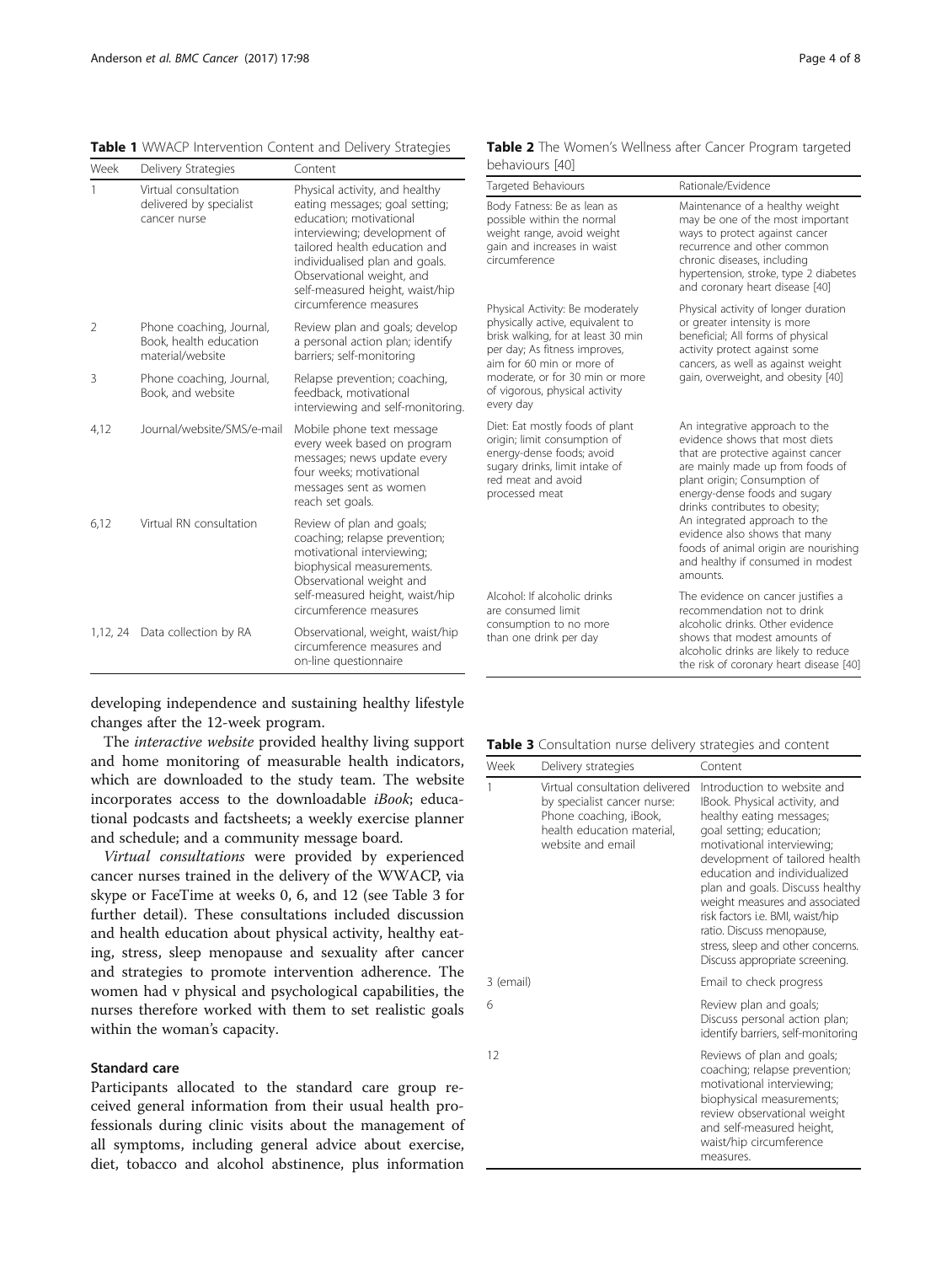about support services. No specific or individual advice was provided, as per usual practice.

#### Quality assurance

This study was conducted in accordance with the International Conference of Harmonisation Guideline E6 – Good Clinical Practice (ICH-GCP) recommendations for clinical trials. Regular auditing of the adequacy and effectiveness of internal controls was undertaken0of risk management and compliance frameworks by the independent Clinical Trial Manager of the lead university.

To ensure the reliability of the anthropometrical measures and survey data collected by research assistants (RAs), standard operating procedures were developed. RAs also received a one-day training workshop prior to commencing data collection and were audited periodically by the research manager.

The fidelity of the nurse consultations was enhanced by ensuring that the trial nurses, who were experienced in cancer care, were also trained in the use of the intervention. Nurses received a self-directed protocol manual and DVD, and participated in a full day skills development session delivered by members of the research team. To ensure adherence to study protocols, peer review of virtual consultations was conducted by the clinical manager and nurses also completed a checklist at the end of each session to indicate the strategies used.

#### **Measurements**

Primary and secondary endpoints were measured at three time points (baseline, post-intervention or 12, and 24 weeks after the end of the trial) through a selfcompleted electronic survey or through RA data collection. Table [4](#page-8-0) outlines the timing and mode of administration for each instrument. Data collectors were blinded to the group allocation of the participants.

#### Primary endpoint

The primary outcome measure was health-related quality of life as determined by the Functional Assessment of Cancer Therapy-General (FACT-G) [\[18\]](#page-10-0), a 28-item instrument used extensively to assess satisfaction with the treatment relationship, physical, functional, social, and emotional well-being, and overall quality of life (QoL). Psychometric testing has shown good internal consistency (Cronbach alphas: physical sub-scale, 0.82; functional subscale, 0.80; social sub-scale, 0.69; emotional sub-scale, 0.72; and total score, 0.89), test-retest reliability (0.88, 0.84, 0.82, 0.82, 0.92 respectively), and validity [\[18\]](#page-10-0).

There is little consensus over the minimal clinically important difference (MCID) in health-related quality of life scores that constitutes a meaningful difference for participants (either beneficial or harmful), with MCID in the FACT-G total scores ranging from 4–8 points [[19](#page-10-0)–

[21\]](#page-10-0). Using a distribution-based approach, a 6 point or greater improvement in the FACT-G total scores (between  $t_0$  and  $t_1$ ) was considered a minimal clinically important change for women in the study [[19](#page-10-0)–[22](#page-10-0)].

#### Secondary endpoints

Changes in several secondary outcome measures were also assessed with the following instruments:

- 1. Menopausal symptoms were measured using the standard Greene Climacteric Scale© [\[23](#page-10-0)], a 21-item scale that assesses self-reported vasomotor symptoms, somatic symptoms, psychological symptoms (anxiety and depression), and sexual function [[23](#page-10-0)]. This scale has consistently demonstrated good psychometric properties and has been used in population-based and clinical samples in a variety of locales [\[23,](#page-10-0) [24](#page-10-0)].
- 2. Anthropometric measures were collected by RAs using standard protocols for the measurement of height and weight (from which BMI was derived), waist-to-hip ratio, and percentage of body fat. BMI was grouped according to the WHO International Classification of adult weight [\[25\]](#page-10-0) (i.e., <18.5 being underweight, between 18.5 - 24.9 being in the normal weight range, and  $\geq$  30 being obese).
- 3. Alcohol and tobacco use was assessed using several questions from the Australian Health Survey, a population–based survey designed that assesses the past and current patterns of consumption among the Australian population aged 18 and over [[26](#page-10-0)].
- 4. Habitual dietary intake (including greater detail of alcohol consumption) was monitored through the Food Frequency Questionnaire (FFQ) [[27](#page-10-0), [28](#page-10-0)]. The FFQ covers dietary intake of cereal foods, sweets and snacks, dairy products, meats and fish, fruit, vegetables, and alcoholic beverages [\[27,](#page-10-0) [28](#page-10-0)] and is one of few dietary intake measures that minimises day-to-day variability by assessing usual dietary intake in the past 12-months.
- 5. Physical activity was measured using the validated International Physical Activity Questionnaire Short Form (IPAQ-SF) [[29\]](#page-10-0). The short version of this instrument is recommended for use in national and regional surveillance systems [\[30](#page-10-0)]. It assesses three types of activity (walking, moderate-intensity activities and vigorous-intensity activities), which are all targeted behaviours within the intervention.
- 6. Sleep activity and quality were measured using the Pittsburgh Sleep Quality Index (PSQI), a 19-item self-report instrument with well-established reliability and validity [[27\]](#page-10-0). The PSQI includes seven subscales (subjective sleep quality, sleep latency, sleep duration, habitual sleep efficiency, sleep disturbances,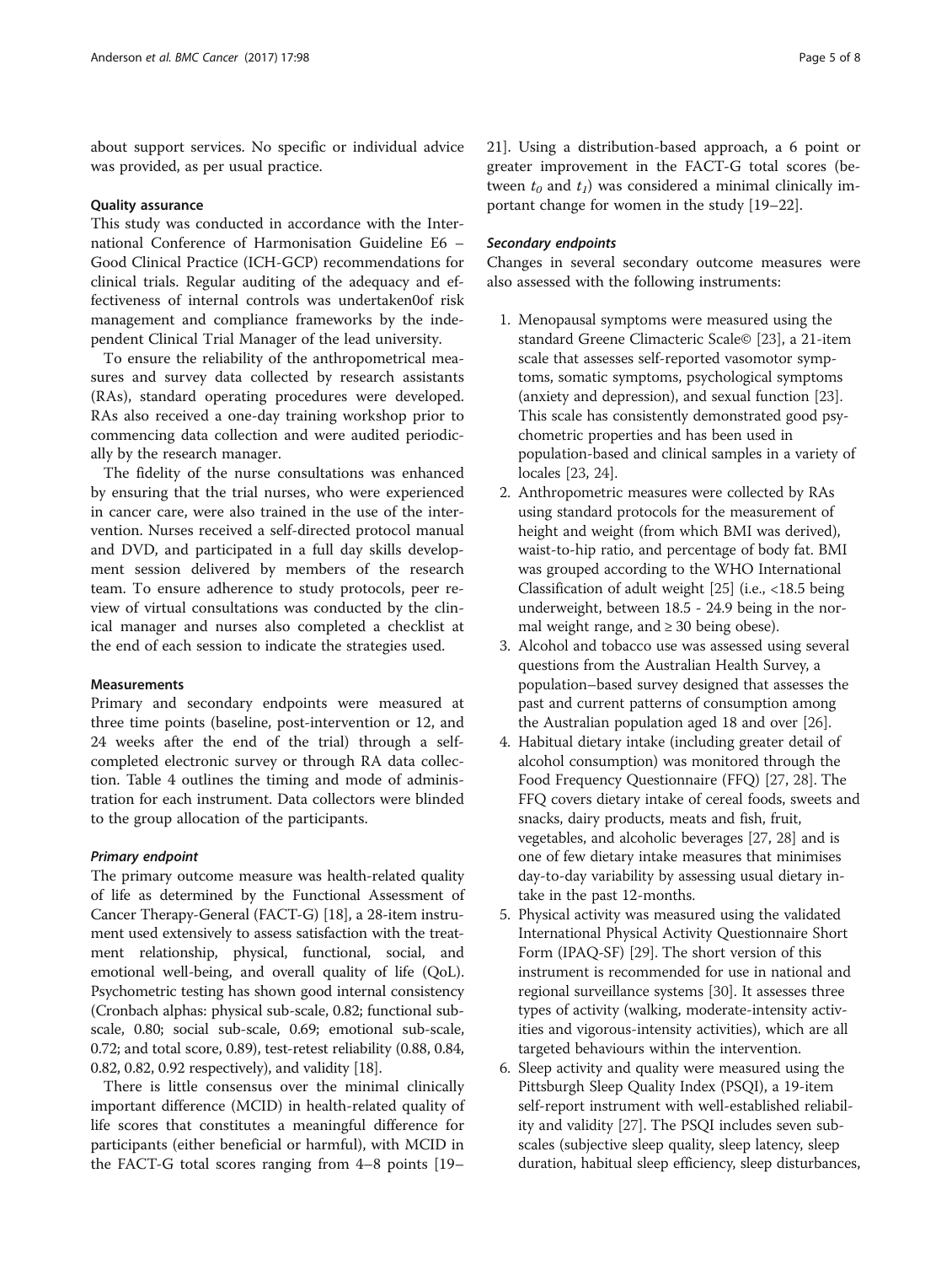| Measures                       | Instruments        |                  | Time point                                                                      |                 | Mode of administration |                    |
|--------------------------------|--------------------|------------------|---------------------------------------------------------------------------------|-----------------|------------------------|--------------------|
|                                |                    | $t_0$ (baseline) | $t_1$ (12 weeks)                                                                | $t2$ (24 weeks) | Online survey          | RA data collection |
| Background information         |                    |                  |                                                                                 |                 |                        |                    |
| Socio-demographics             |                    |                  |                                                                                 |                 |                        |                    |
| Medical and surgical history   |                    | X                | Assesses changes in medical/surgical history,<br>and medications since baseline |                 |                        | X                  |
| Cancer diagnosis and treatment |                    | Χ                |                                                                                 |                 |                        | $\times$           |
| Medications                    |                    | X                |                                                                                 |                 |                        | $\times$           |
| Subjective health indicators   |                    |                  |                                                                                 |                 |                        |                    |
| <b>HRQoL</b>                   | <b>FACT G [18]</b> | Χ                | $\times$                                                                        | X               | $\times$               |                    |
|                                | $SF - 36[41]$      | $\times$         | X                                                                               | $\times$        | $\times$               |                    |
| Depression                     | $CES - D$ [42]     |                  |                                                                                 |                 |                        |                    |
| Anxiety                        | Zung SAS [43]      |                  |                                                                                 |                 |                        |                    |
| Sexuality                      |                    |                  |                                                                                 |                 |                        |                    |
| Sexual function                | <b>FSFI [44]</b>   | Χ                | X                                                                               | X               | $\times$               |                    |
| Exercise self-efficacy         | ESE [45]           | Χ                | X                                                                               | Χ               | Χ                      |                    |
| Dietary self-efficacy          | <b>DSE [45]</b>    | X                | Χ                                                                               | X               | Χ                      |                    |
| Menopausal symptoms            |                    |                  |                                                                                 |                 |                        |                    |
| Menopausal symptoms            | GCS [23]           | Χ                | X                                                                               | Χ               | $\mathsf X$            |                    |
| Modifiable lifestyle factors   |                    |                  |                                                                                 |                 |                        |                    |
| Diet                           | FFQ [46, 47]       | Χ                | Χ                                                                               | Χ               |                        | Χ                  |
| Physical Activity              | <b>IPAQ [48]</b>   |                  |                                                                                 |                 |                        |                    |

<span id="page-8-0"></span>Table 4 Outcome measures, instruments, modes of administration, and time points of the study

FACT G Functional Assessment of Cancer Therapy – General, SF – 36, Short Form 36, CES – D, Center for Epidemiologic Studies Depression Scale, Zung SAS Zung self-rating anxiety scale, FSFI Female Sexual Function Index, ESE Exercise Self-Efficacy, DSE Dietary Self-Efficacy, GCS Greene Climacteric Scale; FFQ Food Frequency Questionnaire, IPAQ International Physical Activity Questionnaire, PSQI Pittsburgh sleep quality index

Waist and hip circumference X X X X

Calendar of costs incurred X X X X

use of sleeping medication, and daytime dysfunction) and an overall summary score and has demonstrated utility in both clinical and research settings [[27](#page-10-0)].

#### Data analysis

 $S_{\Theta}$ 

#### Sample size calculations

Cost effectiveness evaluation

Sleep PSQI [[27](#page-10-0)]

A priori power analysis [[28, 31](#page-10-0)] determined the minimum sample size required for each group is 268, with a total sample size of 536 (calculation based on: standardised mean difference  $(SMD) = 0.65$ , 90% power, 95% confidence interval; 25% non-response). However, delays in ethical approval across sites and slower than anticipated recruitment meant the initial calculation were revised. Thus A posteriori power analysis were performed and revealed that 250 participants (125 per group) were required to detect a standardised mean difference (SMD) of 0.6 or greater [[32, 33\]](#page-10-0) in the primary outcome measure (FACT-G total). Calculations were based on achieving 80% power, with a type I error of 5% (twotailed) to detect a 5.7 change in the standard deviation of the FACT-G total  $(M = 76.2, SD = 14.3$  from pilot study [\[10\]](#page-10-0)), and 25% non-adherence (10% lost to followup and 15% non-response).

#### Primary analysis

All statistical data will be analysed using Statistical Package for the Social Sciences (SPSS)® version 23 [[34](#page-10-0)] and STATA 13 [[35](#page-10-0)] statistical packages in adherence with the CON-SORT reporting guidelines [\[36](#page-10-0)]. Baseline measures and participant characteristics will be initially compared to assess for imbalances and differences between groups while the primary endpoint (HRQoL) will examine within- and between-group differences in FACT-G scores over the study period. Logistic regression models will examine predictors of quality of life (including baseline quality of life), age and sociodemographic variables. This includes exploring the rurality of the women according to the classifications of highly accessible, accessible, moderately accessible, remote, and very remote location suggested by the Accessibility/Remoteness Index of Australia (ARIA) [\[37\]](#page-10-0). Linear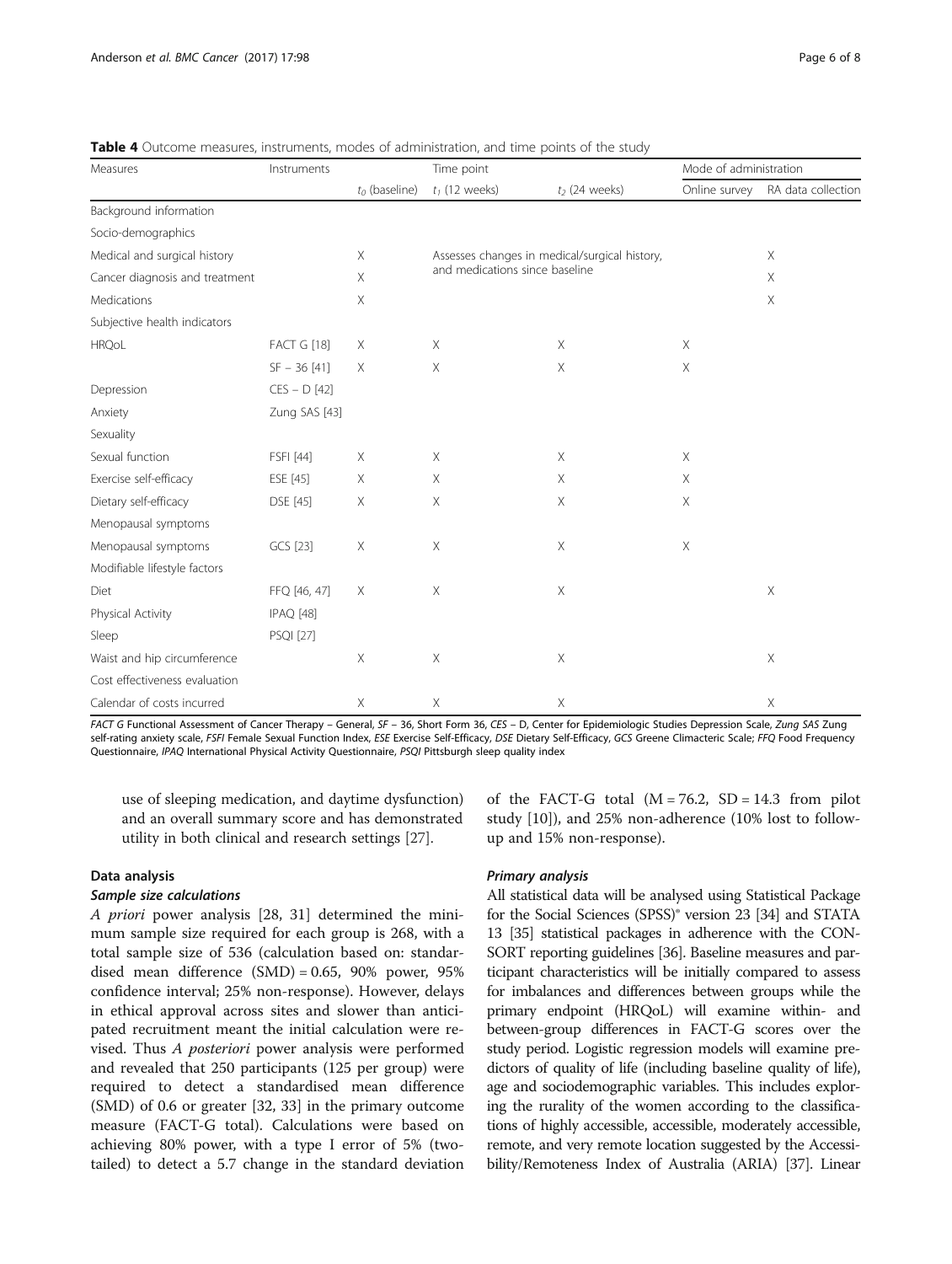<span id="page-9-0"></span>mixed models (LMM) will analyse between-group changes and changes over time in secondary outcomes such as energy, macronutrient and micronutrient intake, body fatness, menopausal symptoms, levels of physical activity, alcohol, and smoking.

#### **Discussion**

Recent research indicates that women diagnosed with blood, breast, and gynaecological cancers have a distinct set of health needs after treatment. For example, among breast cancer survivors menopausal symptoms, infertility, fatigue, lymphedema, and osteoporosis can persist after treatment and are likely to have a significant and negative affect on ongoing health and wellness [\[38](#page-10-0)]. In many instances, the health system does not adequately address these health issues and is struggling to support the increasing number of cancer survivors in the population who subsequently develop treatment-related chronic diseases [\[39\]](#page-10-0).

This study seeks to trial the effectiveness of a digitised, multimodal lifestyle intervention for the management of treatment-induced late health effects in women after cancer. We used an e-health enabled platform to reduce accessibility issues associated with cost, time, geographical, and other constraints.

Close-out will occur November 2016, at which time data will be prepared for the longitudinal data analysis. The findings from this study will contribute to evidence-based information about the utility and benefits of structured health promotion activities for women after cancer.

#### Abbreviations

ARIA: Accessibility/Remoteness index of Australia; BCNA: Breast cancer network Australia; BMI: Body mass index; FACT-G: Functional assessment of cancer therapy-general; FFQ: Food frequency questionnaire; HREC: Human research ethics committee; HRQoL: Health-related quality of life; HRT: Hormone replacement therapy; IPAQ: International physical activity questionnaire; KWC: Kim Walter's choices; LMM: Linear mixed models; NHMRC: National health and medical research council; QALYs: Quality of adjusted life years; QoL: Quality of life; RACGP: Royal Australian college of general practitioners; RAs: Research assistant's; RCT: Randomized controlled trial; SMD: Standardized mean difference; SPSS: Statistical package for the social sciences; WHO: World health organisation; WWACP: Women's wellness after cancer program; WWP: Women's wellness program

#### Acknowledgements

Acknowledgement and sincere thanks to the women who are enrolled in this study.

#### Funding

Funding for this research was received from the National Health and Medical Research Council (NHMRC) Partnership Projects Grant Application (APP1056856).

#### Availability of data and materials

Not applicable.

#### Authors' contributions

This study was designed by DA and ALM. The manuscript was written by CS, DA, ALM. DA is the coordinating investigator of the trial. DA and CS performed the sample size calculation. JPS is the clinical coordinator of the trial. AM and SB is the trial manager and made substantial contributions to the editing of the study protocol and the organization of this trial. DA, ALM,

DT, JT, LM, PY, NK, LY, KW, KL, SH, MK, KW are members of the scientific steering committee of the trial. DA, ALM, JPS, AM, SB, WS, CS are involved in trial implementation and critically revised the manuscript. All authors have read and approved the manuscript.

#### Competing interests

The authors declare that they have no competing interests.

#### Consent for publication

Not applicable.

#### Ethics approval and consent to participate

This study was approved by Queensland University of Technology Human Research Ethics Committee (Approval No: 1300000335) in July 2013. The study is also approved by the local ethics committees of all participating hospitals and health services (Peter MacCallum Cancer Centre, Metro South Hospital and Health Service, Royal Prince Alfred Hospital, St John of God Murdoch Hospital) and by the University of Notre Dame. The RCT has been registered with the Australian and New Zealand Clinical Trials Registry (Trial ID: ACTRN12614000800628). All participants provided written informed consent to participate in the trial.

#### Author details

<sup>1</sup> Menzies Health Institute Queensland, Griffith University, Menzies Health Institute Queensland, Parklands Drive, Southport, Queensland 4215, Australia. <sup>2</sup>Institute of Health and Biomedical Innovation, Queensland University of Technology, Brisbane, Queensland, Australia. <sup>3</sup>University of Queensland Brisbane, Queensland, Australia. <sup>4</sup>Royal Brisbane and Women's Hospital Brisbane, Queensland, Australia. <sup>5</sup>University of Notre Dame, Perth, Western Australia, Australia. <sup>6</sup>St John of God Murdoch Hospital, Perth, Western Australia, Australia. <sup>7</sup>Choices Cancer Support Program, Wesley Hospital Brisbane, Queensland, Australia. <sup>8</sup>Shanghai Ocean University, Shanghai, China.<br><sup>9</sup>University of Sydnov, Sydnov, Now South Wales, Australia. <sup>19</sup>Pougl Prince. <sup>9</sup>University of Sydney, Sydney, New South Wales, Australia. <sup>10</sup>Royal Prince Alfred Hospital, Sydney, New South Wales, Australia. 11University of California San Francisco, California, USA. <sup>12</sup>Central Queensland University, Brisbane, Queensland, Australia. 13Peter MacCallum Cancer Institute, Melbourne, Victoria, Australia. <sup>14</sup>Breast Cancer Network Australia, Melbourne, Victoria, Australia. 15Division of Cancer Services, Princess Alexandra Hospital, Brisbane, Queensland, Australia.

#### Received: 1 July 2016 Accepted: 25 January 2017 Published online: 03 February 2017

#### References

- 1. Australian Institute of Health and Welfare (AIHW). Cancer in Australia 2014: an overview. Canberra: AIHW; 2015.
- 2. Gupta P, Sturdee DW, Palin SL, Majumder K, Fear R, Marshall T, Paterson I. Menopausal symptoms in women treated for breast cancer: the prevalence and severity of symptoms and their perceived effects on quality of life. Climacteric. 2006;9(1):49–58.
- 3. Eakin EG, Youlden DR, Baade PD, Lawler SP, Reeves MM, Heyworth JS, Fritschi L. Health status of long-term cancer survivors: results from an Australian population-based sample. Cancer Epidemiol Biomarkers Prev. 2006;15(10):1969–76.
- 4. Evens K, Eschiti VS. Cognitive Effects of Cancer Treatment: "Chemo Brain" Explained. Clin J Oncol Nurs. 2009;13(6):661–66.
- 5. Bower JE, Ganz PA, Desmond KA, Bernaards C, Rowland JH, Meyerowitz BE, Belin TR. Fatigue in long-term breast carcinoma survivors: a longitudinal investigation. Cancer. 2006;106(4):751–8.
- 6. Blanchard CM, Courneya KS, Stein K. Cancer survivors' adherence to lifestyle behavior recommendations and associations with health-related quality of life: results from the American Cancer Society's SCS-II. J Clin Oncol. 2008; 26(13):2198–204.
- 7. Pollard A, Eakin E, Vardy J, Hawkes A. Health behaviour interventions for cancer survivors: An overview of the evidence and contemporary Australian trials. In: Cancer Forum: 2009. Sydney: The Cancer Council Australia; 2009. 184.
- 8. Nathan PC, Ford JS, Henderson TO, Hudson MM, Emmons KM, Casillas JN, Lown EA, Ness KK, Oeffinger KC. Health behaviors, medical care, and interventions to promote healthy living in the childhood cancer survivor study cohort. J Clin Oncol. 2009;27(14):2363–73.